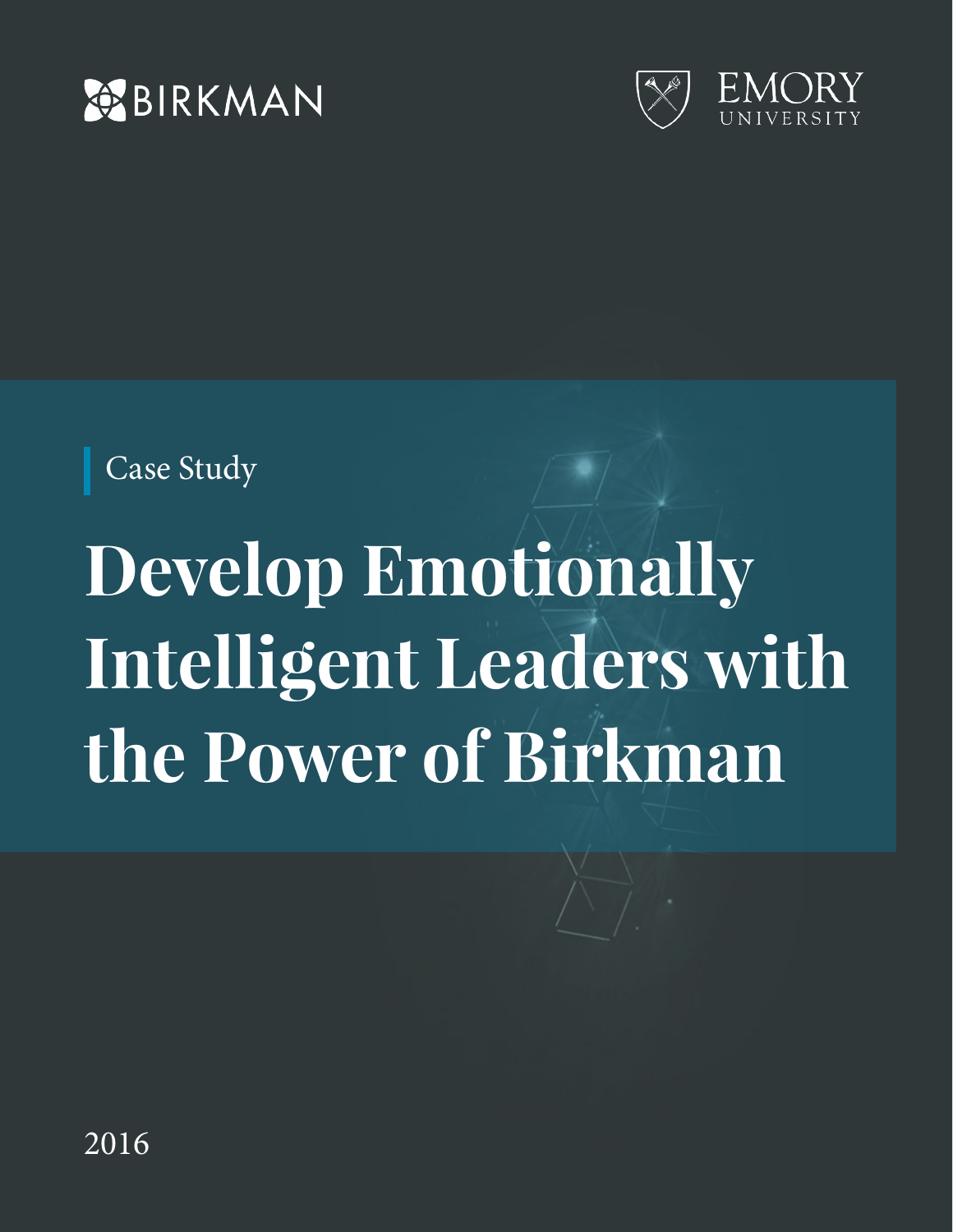#### Executive Summary

The Goizueta Business School incorporates The Birkman Method® into its MBA programs to assist students in enhancing their leadership effectiveness. Based upon the Emotional Intelligence framework, the Birkman augments the development of key traits of effective leaders that cannot be solely taught in the classroom.

Since first using Birkman in its executive education and MBA programs, the assessment has expanded into departments across the entire university, for students, faculty, and staff.

"How can we effectively prepare students to be successful leaders in the workplace solely through a classroom setting?"

#### Peter Topping

 Associate Professor in the Practice of Organization & Management

#### Developing Leaders

Peter Topping, an associate professor in the Practice of Organization & Management at Goizueta Business School, poses a challenge relevant for all colleges and universities: How can we effectively prepare students to be successful leaders in the workplace solely through a classroom setting?

Emory University's Goizueta Business School is a private institution located in Atlanta, Georgia, and is known for being consistently ranked as one of the Top 25 MBA programs in the nation. Its motto, Principled Leaders for Global Enterprise, is a key driving force behind the important teachings and research of the school and its faculty.

Peter is an active management consultant and executive coach who has been using The Birkman Method for more than 20 years.

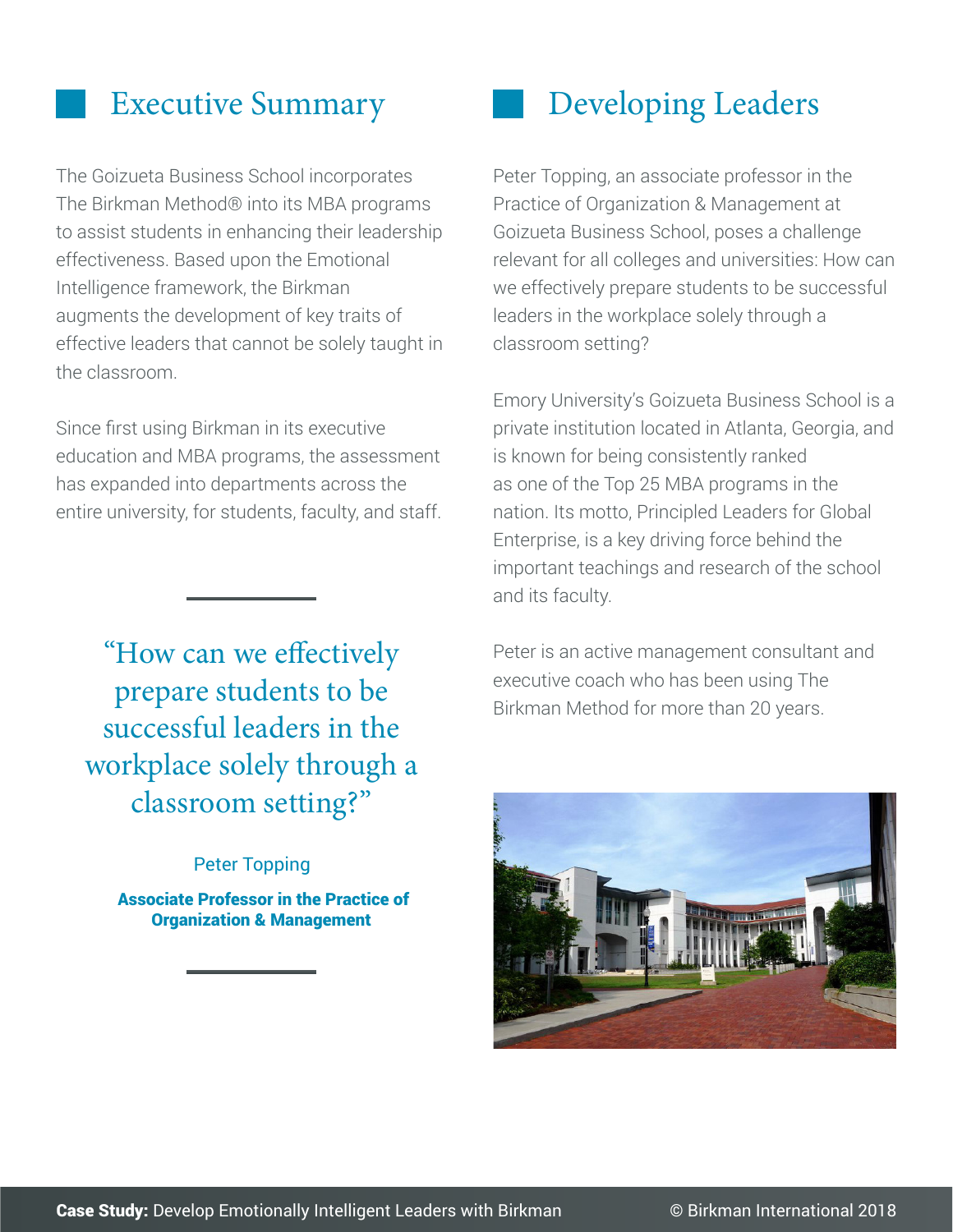When he joined the Emory University faculty In 1999, he introduced The Birkman Method to the Goizueta Business School in order to help overcome the barrier to developing effective leaders for the workplace.

Peter explains, "You can't really do this through lectures alone. This is why we use Birkman with individuals as well as with our groups and teams; you need a tool that will stand up to a combination of applications." At Goizueta, Birkman is primarily used for Leadership Development. It is also used in Team Building applications, as Topping believes that learning how to be a valuable team member has a direct impact on becoming a better leader. In Goizueta's MBA programs, their students are put into semester-long study teams and are introduced to Birkman from the beginning of their MBA experience through the onboarding process. "The Emotional Intelligence framework aligns well with the Birkman data. The four principal elements of Emotional Intelligence – self-awareness, self-regulation, empathy, and social skills – are all addressed by The Birkman Method", stated Peter Topping. "The combination of cognitive learning with the insights provided through the Birkman data enhances the students' efforts to become highly effective leaders".



Peter further commented that due to Birkman's alignment with Emotional Intelligence, "We are able to assist our students in enhancing their understanding of self, managing their stress behaviors, having insight into understanding others, and working with a diverse team."

"We are able to assist our students in enhancing their understanding of self, managing their stress behaviors, having insight into understanding others, and working with a diverse team."

> Peter Topping Associate Professor in the Practice of Organization & Management

Birkman enables students to realize that The Golden Rule, *treat others how you want to be treated*, is not a userful concept for leaders. The challenge is to treat others how they need to be treated to tap into their full potential. To do this, you must understand their Needs, one of Birkman's key differentiators. A student in the Executive MBA program commented that, "The Birkman analysis and application to teamwork was one of the most valuable experiences from the beginning of the EMBA program."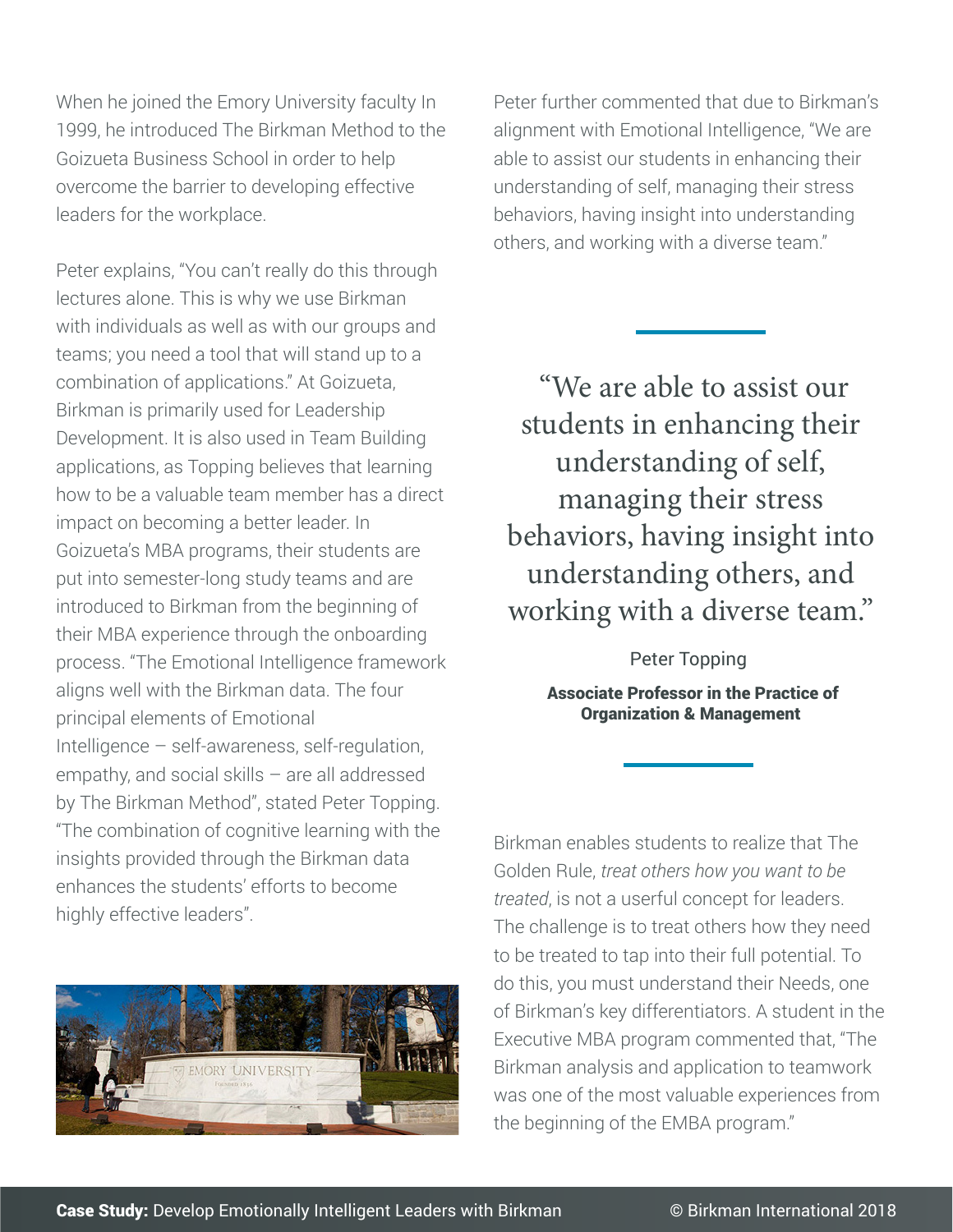### Comparing Birkman to Other Assessment Tools

In addition to Birkman, Goizueta also uses several other assessments to complement the insights from the Birkman Method, including the Firo-B®, Learning Style Inventory, and Strong Interests Inventory®. While there are many other assessments available, Birkman has remained the preference for Goizueta over the years. "With the opportunity to incorporate an instrument across many different programs and settings at the School, we felt it was best to commit to one instrument". Peter feels that Birkman is "the most comprehensive and applicable across borders, industries, cultures, and different levels of management. It is a solid social science instrument with valid and reliable data".

> Expanding Use of Birkman Throughout Goizueta

At Goizueta, there are about a dozen Birkman certified faculty and staff. Birkman has truly grown across the entire University, starting from students and expanding to faculty and staff in various departments.

Now, every MBA student and undergraduate business student takes The Birkman Method questionnaire at Emory.

"There is no doubt that it is beneficial" explained Peter. "Anecdotal evidence is strikingly positive from the reactions from students at all levels. We are now looking to explore the benefits in a more systematic way through longitudinal research studies. We believe that Birkman provides insights that you can't create in the classroom and we will test that theory through research projects with our students and alumni. Developing Principal Leaders for Global Enterprise is our school motto. Birkman is the primary instrument for doing just this."

## Assess with *careertyping*



**Just an hour of your time can change the course of your future.** Understand your natural strengths and how they relate to sustained job satisfaction and success at **careertyping.com.**